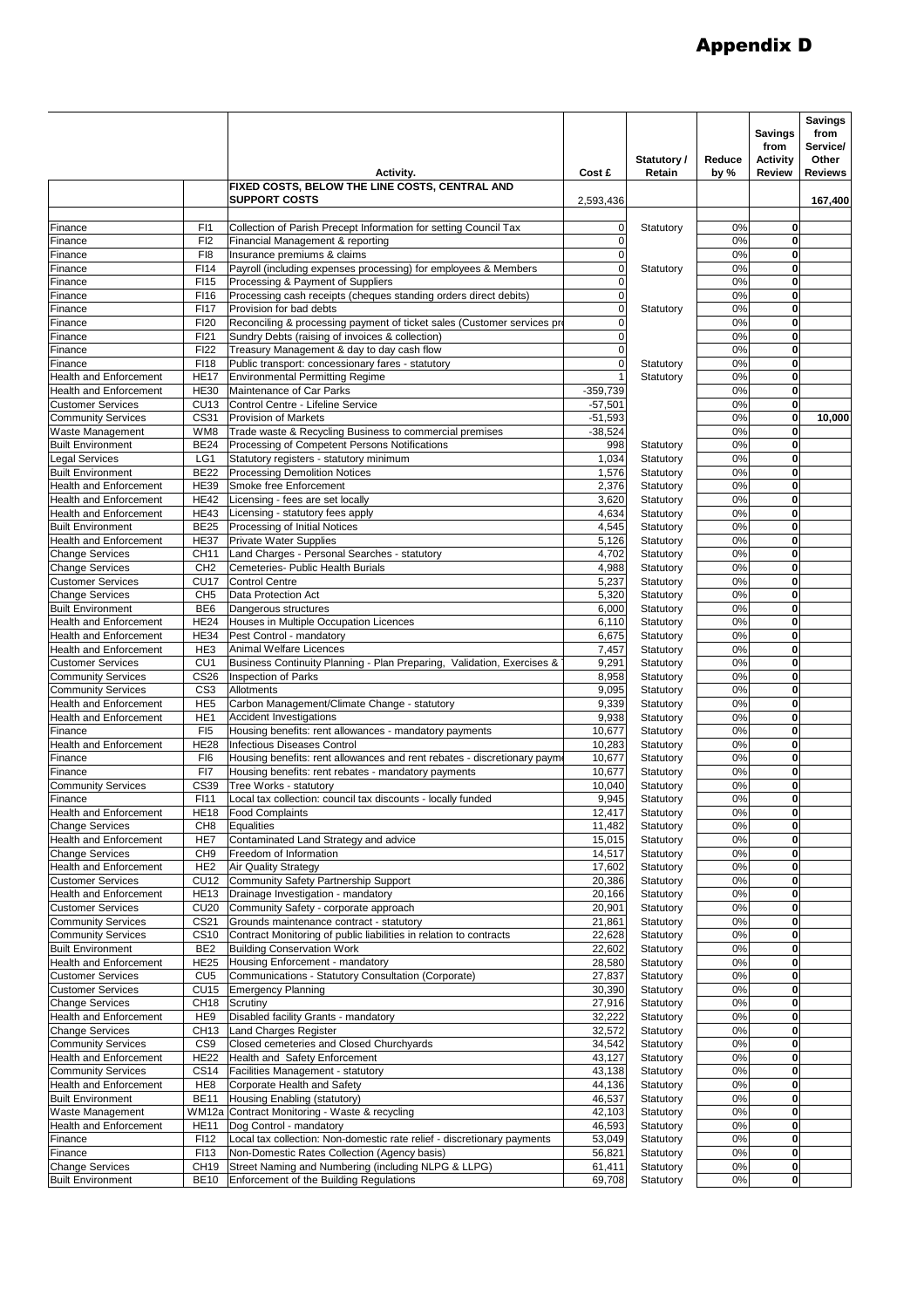## Appendix D

| Waste Management              |                 | WM12b Contract Monitoring - Street Cleaning                                   | 62,521    | Statutory | 0%   | 0      |
|-------------------------------|-----------------|-------------------------------------------------------------------------------|-----------|-----------|------|--------|
| Finance                       | F <sub>13</sub> | Fraud investigation                                                           | 83,103    | Statutory | 0%   | 0      |
| <b>Change Services</b>        | <b>CH14</b>     | Learning and Development - statutory                                          | 77,901    | Statutory | 0%   | 0      |
| <b>Built Environment</b>      | BE7             | Homeless Prevention and Support                                               | 80,815    | Statutory | 0%   | 0      |
| <b>Health and Enforcement</b> |                 |                                                                               |           |           |      |        |
|                               | <b>HE40</b>     | Statutory nuisance complaints                                                 | 85,692    | Statutory | 0%   | 0      |
| <b>Built Environment</b>      | <b>BE14</b>     | <b>LDF Core Strategy</b>                                                      | 90,756    | Statutory | 0%   | 0      |
| <b>Change Services</b>        | CH <sub>7</sub> | <b>Electoral Registration</b>                                                 | 95,364    | Statutory | 0%   | 0      |
| Finance                       | FI4             | Housing benefits administration                                               | 98,070    | Statutory | 0%   | 0      |
| <b>Built Environment</b>      | BE <sub>8</sub> | Processing Applications (statutory)                                           | 91,863    | Statutory | 0%   | 0      |
| <b>Change Services</b>        | CH <sub>3</sub> | Committee Administration - statutory                                          | 105,818   | Statutory | 0%   | 0      |
|                               |                 |                                                                               |           |           |      |        |
| <b>Health and Enforcement</b> | HE4             | <b>Food Safety</b>                                                            | 120,690   | Statutory | 0%   | 0      |
| <b>Built Environment</b>      | <b>BE15</b>     | Prioritisation of Housing Need                                                | 122,684   | Statutory | 0%   | 0      |
| Finance                       | FI9             | Local tax collection: council tax benefits administration                     | 157,259   | Statutory | 0%   | 0      |
| <b>Change Services</b>        | CH <sub>6</sub> | Elections                                                                     | 165,991   | Statutory | 0%   | 20,000 |
| Finance                       | F110            | Local tax collection: Council tax collection                                  | 336,366   | Statutory | 0%   | 0      |
| Waste Management              | <b>WM10</b>     | Weekly kerbside sorted collection of recyclates                               | 354,651   | Statutory | 0%   | 0      |
|                               |                 |                                                                               |           |           |      |        |
| Waste Management              | WM11            | <b>Scheduled Street Cleansing</b>                                             | 764,822   | Statutory | 0%   | 0      |
| Waste Management              | WM7             | <b>Residual Waste</b>                                                         | 785,974   | Statutory | 0%   | 0      |
| <b>Change Services</b>        | CH10            | Land Charges - Local Authority Searches                                       | $-20,903$ | Statutory | 0%   | 0      |
| <b>Community Services</b>     | CS7             | Cemeteries - statutory                                                        | $-15,080$ | Statutory | 0%   | 0      |
| <b>Built Environment</b>      | <b>BE23</b>     | Processing of Building Control Applications                                   | $-578$    | Statutory | 0%   | 0      |
|                               |                 |                                                                               |           |           |      |        |
| <b>Community Services</b>     | <b>CS27</b>     | Leisure Contract                                                              | 162,509   | Retain    | 0%   | 0      |
| Waste Management              | WM <sub>5</sub> | Green waste                                                                   | 318,039   | Retain    | 0%   | 0      |
| Waste Management              | WM4             | Food waste                                                                    | 319,439   | Retain    | 0%   | 0      |
| <b>Community Services</b>     | <b>CS22</b>     | Grounds maintenance contract - non statutory                                  | 525,991   | Retain    | 0%   | 0      |
| <b>Legal Services</b>         | LG <sub>2</sub> | Statutory registers - above statutory minimum                                 | 261       |           | 0%   | 0      |
|                               |                 |                                                                               |           |           |      |        |
| Waste Management              | WM1             | Community litter picks                                                        | 737       |           | 0%   | 0      |
| <b>Customer Services</b>      | CU <sub>7</sub> | Community Safety - Redeploy - Covert CCTV                                     | 2,095     |           | 0%   | 0      |
| <b>Customer Services</b>      | <b>CU18</b>     | Community Safety - Acquisitive crime                                          | 2,558     |           | 0%   | 0      |
| <b>Health and Enforcement</b> | <b>HE10</b>     | Disabled facility Grants - discretionary                                      | 2,491     |           | 0%   | 0      |
|                               |                 |                                                                               |           |           |      |        |
| <b>Health and Enforcement</b> | <b>HE19</b>     | Food Safety and health and safety advice                                      | 3,309     |           | 100% | 3,309  |
| <b>Customer Services</b>      | <b>CU10</b>     | Community Safety - HART & Pubwatch                                            | 3,047     |           | 0%   | 0      |
| <b>Community Services</b>     | CS35            | s106 input                                                                    | 4,859     |           | 0%   | 0      |
| <b>Health and Enforcement</b> | <b>HE41</b>     | <b>Street Trading</b>                                                         | 4,035     |           | 0%   | 0      |
| <b>Health and Enforcement</b> | <b>HE23</b>     | Health promotion                                                              | 3,389     |           | 0%   | 0      |
|                               |                 |                                                                               |           |           |      |        |
| <b>Community Services</b>     | <b>CS37</b>     | <b>Settling Rooms</b>                                                         | 5,283     |           | 100% | 5,283  |
| <b>Health and Enforcement</b> | <b>HE27</b>     | <b>Housing Grants/Loans</b>                                                   | 5,170     |           | 0%   | 0      |
| <b>Customer Services</b>      | <b>CU19</b>     | Customer Services - ticket sales                                              | 5,600     |           | 100% | 5,600  |
| <b>Built Environment</b>      | BE <sub>5</sub> | Council land and property assets                                              | 8,961     |           | 0%   | 0      |
| <b>Built Environment</b>      | <b>BE17</b>     |                                                                               | 6,070     |           | 30%  |        |
|                               |                 | Other Planning Policy in responding to development initiatives                |           |           |      | 1,821  |
| <b>Customer Services</b>      | <b>CU14</b>     | Customer Services - Customer Feedback                                         | 8,000     |           | 0%   | 0      |
| <b>Built Environment</b>      | <b>BE31</b>     | <b>Tree Preservation Orders</b>                                               | 7,874     |           | 100% | 7,874  |
| <b>Community Services</b>     | <b>CS40</b>     | Tree Works - non statutory                                                    | 5,038     |           | 0%   | 0      |
| <b>Health and Enforcement</b> | <b>HE38</b>     | Scores on the doors                                                           | 6,512     |           | 100% | 6,512  |
| <b>Community Services</b>     | CS34            | Replacement/New provision of Play Equipment                                   | 7,673     |           | 0%   | 0      |
|                               |                 |                                                                               |           |           |      |        |
| <b>Change Services</b>        | CH16            | Member development                                                            | 8,621     |           | 50%  | 4,311  |
| <b>Community Services</b>     | CS <sub>1</sub> | <b>Abandoned Vehicles</b>                                                     | 10,519    |           | 0%   | 0      |
| <b>Community Services</b>     | CS <sub>2</sub> | Advice for planning applications                                              | 9,744     |           | 0%   | 0      |
| <b>Health and Enforcement</b> | <b>HE20</b>     | <b>Food Sampling</b>                                                          | 9,016     |           | 100% | 9,016  |
| <b>Built Environment</b>      | BE <sub>1</sub> | Better Management of Housing Stock                                            | 10,845    |           | 100% | 10,845 |
|                               | HE33            |                                                                               | 10,588    |           | 0%   | 0      |
| <b>Health and Enforcement</b> |                 | <b>Parking Strategy Issues</b>                                                |           |           |      |        |
| <b>Built Environment</b>      |                 | BE29 Strategic housing support to work of processing planning and related app | 10,770    |           | 50%  | 5,385  |
| <b>Health and Enforcement</b> |                 | HE12 Dog Control - discretionary                                              | 9,843     |           | 0%   | 0      |
| <b>Health and Enforcement</b> |                 | HE14   Drainage Investigation - discretionary                                 | 11,658    |           | 0%   | 0      |
| Waste Management              | WM9             | Waste minimisation initiatives                                                | 13,209    |           | 0%   | 0      |
| <b>Change Services</b>        | CH4             | Committee Administration - non statutory                                      | 13,129    |           | 0%   | 0      |
|                               |                 |                                                                               |           |           |      |        |
| <b>Built Environment</b>      | <b>BE33</b>     | Monitoring Planning Obligations                                               | 17,943    |           | 0%   | 0      |
| <b>Community Services</b>     | CS4             | <b>Arts Fresco</b>                                                            | 14,787    |           | 100% | 14,787 |
| <b>Health and Enforcement</b> | HE26            | Housing Enforcement - discretionary                                           | 14,996    |           | 0%   | 0      |
| <b>Health and Enforcement</b> | <b>HE29</b>     | Licensing (Skin Piercing, hairdressers etc)                                   | 11,572    |           | 0%   | 0      |
| <b>Community Services</b>     |                 |                                                                               |           |           |      | 0      |
|                               |                 |                                                                               |           |           |      |        |
|                               | CS36            | Safeguarding Children                                                         | 16,835    |           | 0%   |        |
| <b>Community Services</b>     | CS <sub>6</sub> | <b>Capital Projects</b>                                                       | 20,441    |           | 0%   | 0      |
| <b>Community Services</b>     | CS12            | <b>Cultural activities</b>                                                    | 12,037    |           | 100% | 12,037 |
| <b>Community Services</b>     | CS23            | Harborough in Bloom                                                           | 14,885    |           | 100% | 14,885 |
|                               |                 |                                                                               |           |           | 0%   | 0      |
| <b>Customer Services</b>      | CU <sub>9</sub> | Community Safety - Domestic Abuse                                             | 16,235    |           |      |        |
| <b>Built Environment</b>      | <b>BE28</b>     | Responding to Policy of Government and Other Organisations                    | 14,851    |           | 50%  | 7,426  |
| <b>Community Services</b>     | <b>CS17</b>     | Flood Prevention and alleviation - non statutory                              | 13,145    |           | 0%   | 0      |
| <b>Customer Services</b>      | <b>CU11</b>     | Community Safety - Respond to ASB, Alcohol and Drugs Issues                   | 21,091    |           | 0%   | 0      |
| <b>Built Environment</b>      | <b>BE27</b>     | Responding to applications impacting upon HDC community but determi           | 16,223    |           | 30%  | 4,867  |
|                               |                 |                                                                               |           |           |      |        |
| <b>Built Environment</b>      | BE30            | Supplementary Planning Documents                                              | 19,940    |           | 0%   | 0      |
| Waste Management              | WM3             | Fly tipping, fly posting and graffiti                                         | 24,504    |           | 0%   | 0      |
| <b>Community Services</b>     | CS19            | <b>Funding RCC</b>                                                            | 12,996    |           | 100% | 12,996 |
| <b>Change Services</b>        | CH <sub>1</sub> | Cemeteries Administration                                                     | 20,286    |           | 0%   | 0      |
|                               | <b>BE18</b>     |                                                                               |           |           | 0%   | 0      |
| <b>Built Environment</b>      |                 | <b>Overall Strategic Housing Policy</b>                                       | 19,754    |           |      |        |
| <b>Built Environment</b>      | <b>BE12</b>     | Housing Enabling (non statutory)                                              | 20,469    |           | 100% | 20,469 |
| <b>Community Services</b>     | CS13            | <b>Events Support</b>                                                         | 22,228    |           | 100% | 22,228 |
| <b>Built Environment</b>      | <b>BE20</b>     | Planning Policy Support to work of processing planning and related appli      | 20,862    |           | 0%   | 0      |
| <b>Community Services</b>     | CS25a           | Improvement Teams, HIT                                                        | 21,564    |           | 100% | 21,564 |
| <b>Health and Enforcement</b> | HE <sub>6</sub> | Carbon Management/Climate Change - non statutory                              | 23,766    |           | 0%   | 0      |

| $\overline{0\%}$ | 0      |  |
|------------------|--------|--|
| 0%               | 0      |  |
|                  |        |  |
| 0%               | 0      |  |
| 0%               | 0      |  |
|                  |        |  |
| 0%               | 0      |  |
|                  | 0      |  |
| 0%               |        |  |
| 0%               | 0      |  |
|                  |        |  |
| 0%               | 0      |  |
| 0%               | 0      |  |
|                  |        |  |
| 0%               | 0      |  |
| 0%               | 0      |  |
|                  |        |  |
| 0%               | 0      |  |
| 0%               | 0      |  |
|                  |        |  |
| 0%               | 20,000 |  |
| 0%               | 0      |  |
|                  |        |  |
| 0%               | 0      |  |
| 0%               | 0      |  |
|                  |        |  |
| 0%               | 0      |  |
|                  | 0      |  |
| 0%               |        |  |
| 0%               | 0      |  |
|                  |        |  |
| 0%               | 0      |  |
| 0%               | 0      |  |
|                  |        |  |
| 0%               | 0      |  |
| 0%               | 0      |  |
|                  |        |  |
| 0%               | 0      |  |
| 0%               | 0      |  |
|                  |        |  |
| 0%               | 0      |  |
| 0%               | 0      |  |
|                  |        |  |
| 0%               | 0      |  |
|                  |        |  |
| 0%               | 0      |  |
| 100%             | 3,309  |  |
|                  |        |  |
| 0%               | 0      |  |
| 0%               | 0      |  |
|                  |        |  |
| 0%               | 0      |  |
| 0%               | 0      |  |
|                  |        |  |
| 100%             | 5,283  |  |
| 0%               | 0      |  |
|                  |        |  |
| 100%             | 5,600  |  |
| 0%               | 0      |  |
|                  |        |  |
| 30%              | 1,821  |  |
| 0%               | 0      |  |
|                  |        |  |
| 100%             | 7,874  |  |
|                  |        |  |
|                  |        |  |
| 0%               | 0      |  |
|                  |        |  |
| 100%             | 6,512  |  |
| 0%               | 0      |  |
| 50%              | 4,311  |  |
|                  |        |  |
| 0%               | 0      |  |
|                  |        |  |
| 0%               | 0      |  |
| 100%             | 9,016  |  |
|                  |        |  |
| 100%             | 10,845 |  |
| $0\%$            | 0      |  |
|                  |        |  |
| 50%              | 5,385  |  |
| 0%               | 0      |  |
|                  |        |  |
| 0%               | 0      |  |
| 0%               | 0      |  |
|                  |        |  |
| 0%               | 0      |  |
| 0%               | 0      |  |
|                  |        |  |
| 100%             | 14,787 |  |
| 0%               | 0      |  |
|                  |        |  |
| 0%               | 0      |  |
| 0%               | 0      |  |
|                  |        |  |
| 0%               | 0      |  |
| 100%             | 12,037 |  |
|                  |        |  |
| 100%             | 14,885 |  |
| 0%               | 0      |  |
|                  |        |  |
| 50%              | 7,426  |  |
| 0%               | 0      |  |
|                  |        |  |
| 0%               | 0      |  |
| 30%              | 4,867  |  |
|                  |        |  |
| 0%               | 0      |  |
| 0%               | 0      |  |
|                  |        |  |
| 100%             | 12,996 |  |
| 0%               | 0      |  |
|                  |        |  |
| 0%               | 0      |  |
|                  |        |  |
| 100%             | 20,469 |  |
| 100%             | 22,228 |  |
|                  | 0      |  |
| 0%               |        |  |
| 100%             | 21,564 |  |
| 0%               | 0      |  |